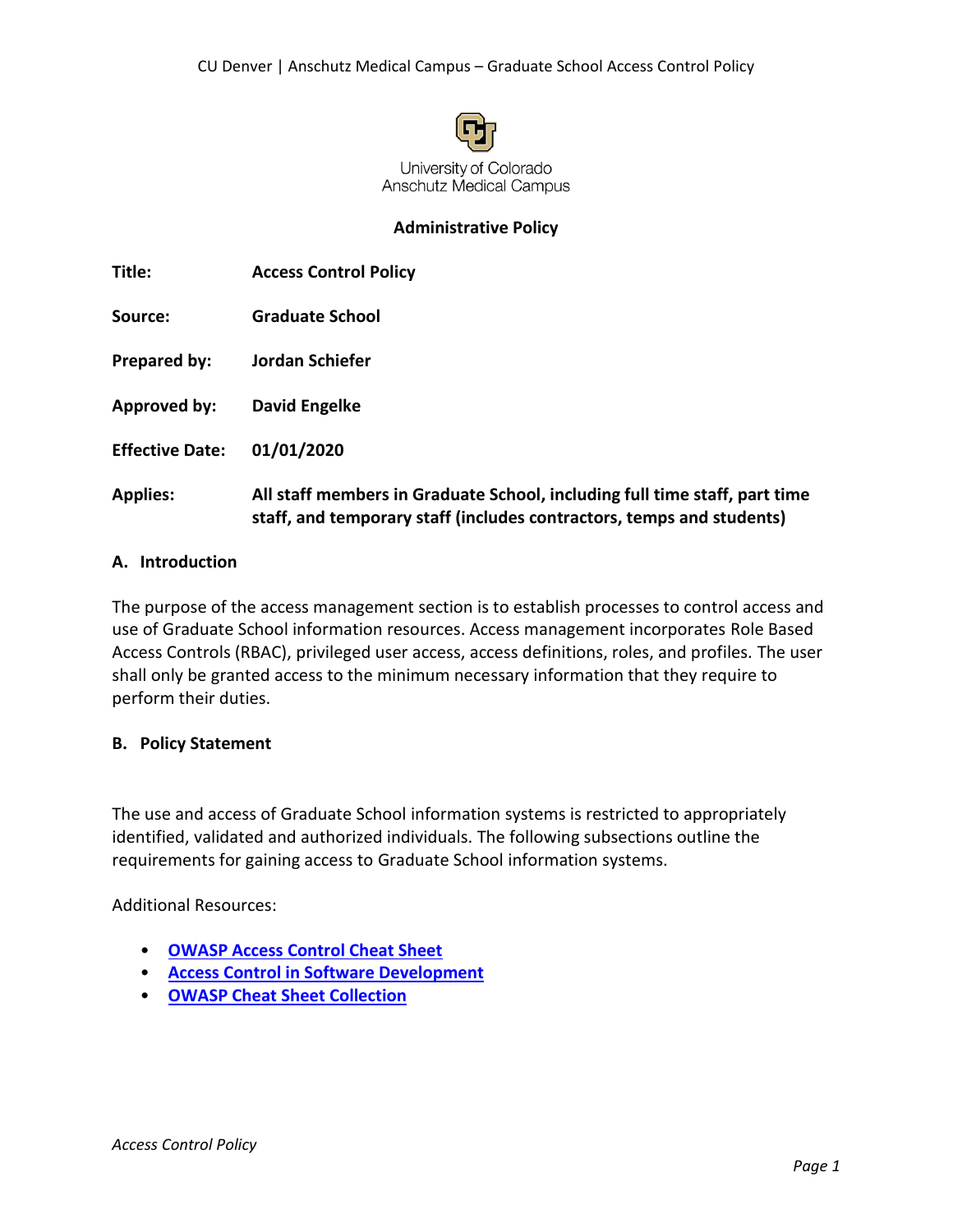### **C. Access Control Procedures**

Systems must develop, adopt or adhere to a formal, documented access control procedure that addresses purpose, scope, roles, responsibilities, management commitment, coordination among organizational entities, and compliance.

## a) **Account Management-User Access**

- Access management to information systems to be granted (ex. passwords, etc)
	- $\circ$  Graduate School relies on OIT authentication systems (AD, etc.) to authorize users of the University of Colorado Denver|Anschutz computing resources.
	- o The GS IT Admin adjusts user permissions based on requests of their supervisors for server shares.
	- o Default passwords are to be changed or disabled, replaced with secure passwords
- Responsible party for monitoring and reviewing access rights
	- $\circ$  GS IT Admin reviews access rights upon every new hire, every termination, and at a bi-annual schedule, after each semester.
- Access and use of systems resources and subsequent monitoring (project space/ application/storage, remote access, mobile devices, etc.)
	- o Systems are audited internally every semester, reviewing security groups and users on GS domain
	- o Users with edit access on web pages are also reviewed
	- o Remote access is limited to access via GlobalProtect VPN hosted by OIT
- Off-boarding process for users that are no longer working on the project, terminated, or have a change in job role.
	- o User's supervisor notifies and submits request to GS IT Admin
	- $\circ$  GS IT Admin removes user from security groups, using the concept of least privilege, or removing altogether if terminated
- GAIA access has always been granted to Departmental and Program administrators upon request (desire to use GAIA for data storage and reporting). Users are only given as much access as required (typically level 4 for admins). Faculty are also given access, but with a lower level (2).
- b) Workstation Use and Security
	- i. Each workforce member must use a unique user name and strong password.
	- ii. Computer workstations must maintain security configurations that restrict access to only those workforce members that have been legitimately granted access. Recommended security configurations include, but are not limited to: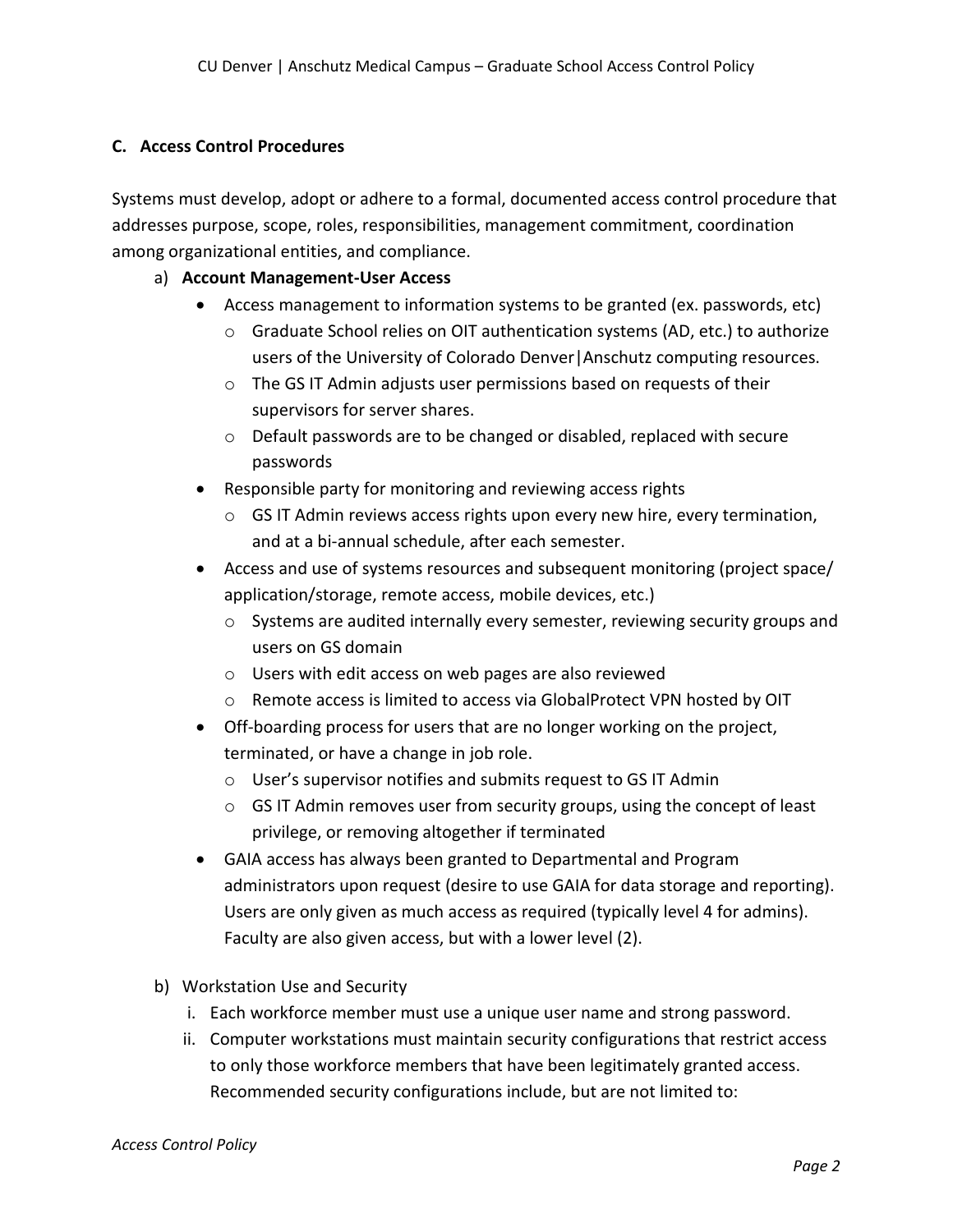- 1. Enabling a password protected screen saver;
- 2. Setting computers or applications to automatically terminate a computing session after a set period of idle time;
- 3. The use of campus standard anti-virus products;
- 4. Applying security patches to computer software applications and operating systems.

## **D. Physical Access**

- a) Facility Access Controls
	- i. Facility security consists of:
		- 1. On both campuses, the Graduate School is locked down outside the hours of 8am-5pm, requiring approved card access.
		- 2. Upon entry, each office and subsequent equipment is further protected by physical lock-and-key.
- b) Access Control
	- i. Access determinations must be based on the workforce member's role or function within the unit. Determinations of access should take into account at what time(s) access will occur and under what conditions.
	- ii. Unit managers or supervisors will work with the Badging and Security Services Security Badging Office/Electronic Security Department to request and recommend access for each member of the unit workforce. For specific access forms, contact the Badging and Security Services Security Badging Office/Electronic Security Department at (303) 724-0399.
	- iii. If a workforce member's access needs change or end, the unit manager or supervisor must work with the Electronic Security Department to modify or terminate the member's access.
		- 1. Anschutz Medical Campus
			- a. Associate Dean works with Electronic Security Department to enable/disable access based on new employment, termination, or move within CU.
			- b. The supervisor or HR advisor submits the request to Associate Dean, who funnels all requests accordingly.
		- 2. Denver Campus
			- a. Supervisor requests access card via Facilities Management and turns it in upon termination or relocation outside of GS.
	- iv. The unit manager or supervisor must ensure that access is limited to what is appropriate for the workforce member's job function.
- c) Validation Procedures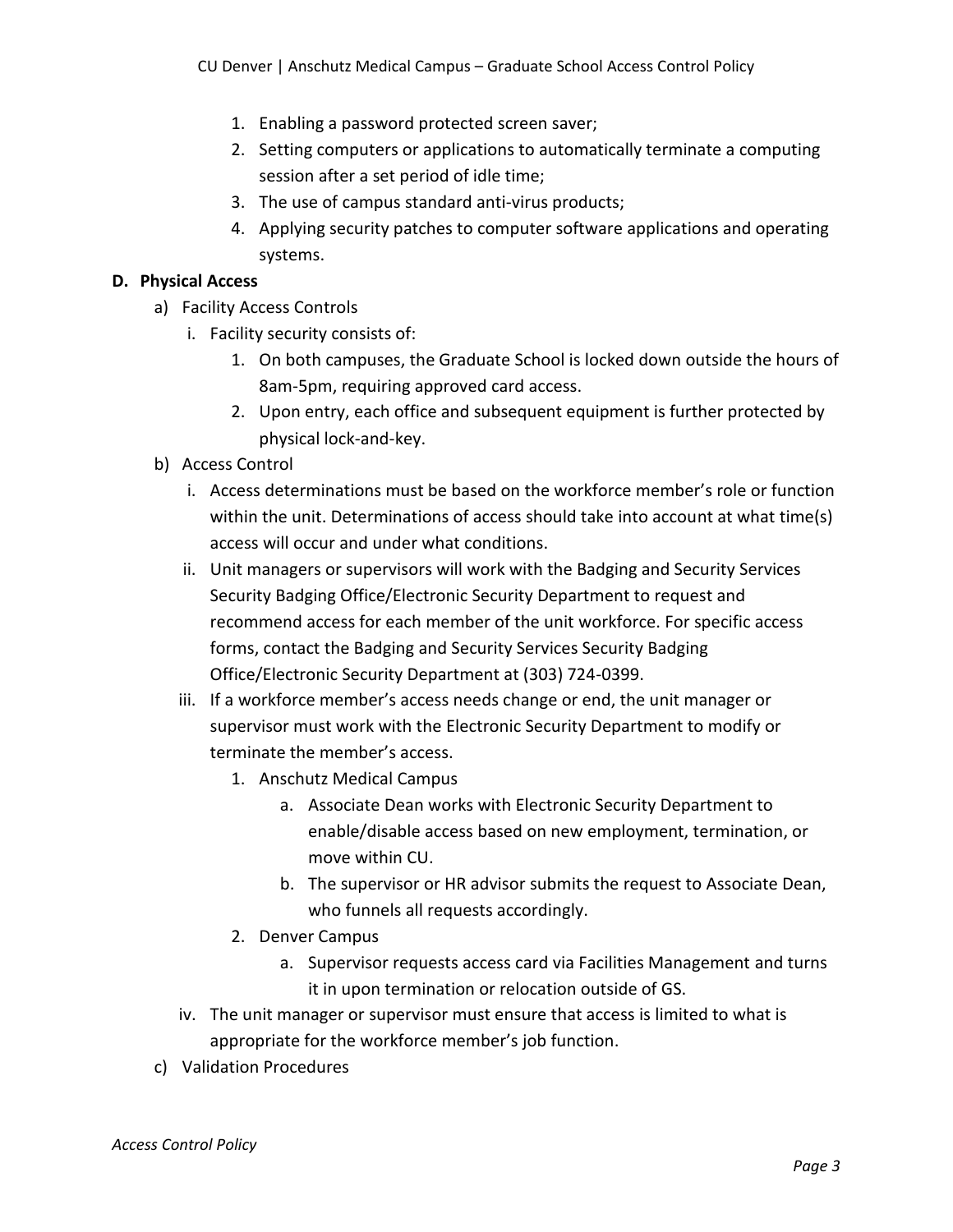- i. Once an individual's facility access has been determined and recommended by the individual's supervisor, validation of identity is performed by the Badging Office.
- ii. All members of the CU Denver workforce are reminded to wear their badges while on University property.
- d) Maintenance Records
	- i. The Badging and Security Services Security Badging Office/Electronic Security Department is responsible for maintaining records on all installations, repairs, or replacements of access control devices at a building or campus-level.

# **E. User Responsibilities**

- a) Graduate School educates their workforce members on the Graduate School's specific procedures and requirements as necessary. Each Unit will educate users on the Acceptable Use Policy specific to their environment.
	- i. See Acceptable Use Policy, section E
- b) Please explain your unit's training requirements for gaining access to Graduate School Information Systems.
	- i. See Acceptable Use Policy, section D

### **F. Graduate School Access Review**

### Please explain how access is reviewed.

Review accounts on a periodic basis, but no less than every six months.

### **G. Graduate School Policy Review**

Review and update policy and procedures on an Annual basis.

### **H. Documentation Retention**

All unit procedures, documentation of decisions made, information system activity reviews, and investigations conducted pursuant to this policy must be retained for a period of no less than six (6) years from the date the policy was last in effect or from the date the decision or investigation was made.